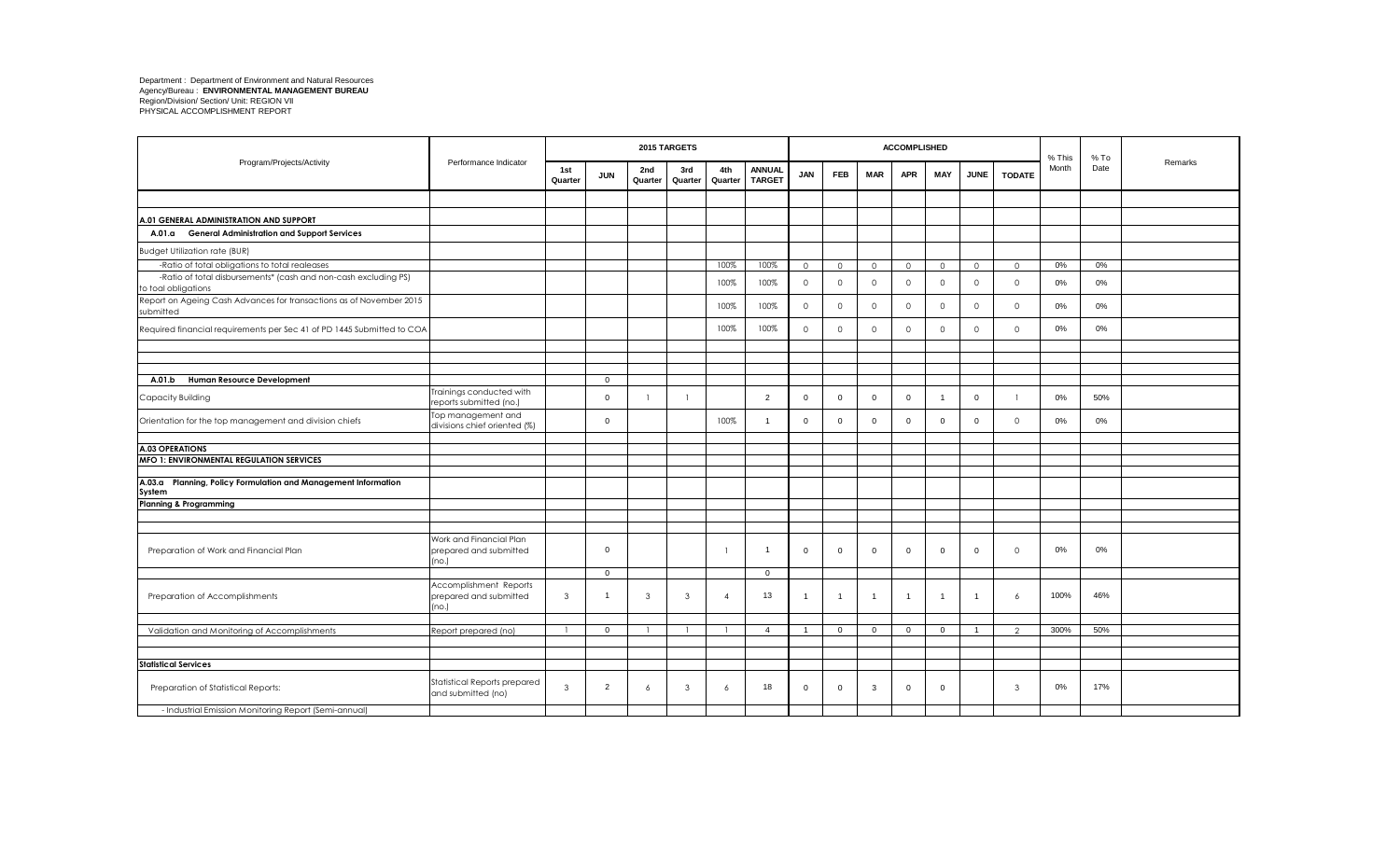|                                                                                                           |                                                        |                |                |                | 2015 TARGETS   |                  |                                |                |                |                | <b>ACCOMPLISHED</b> |                |                |                | % This | $%$ To |         |
|-----------------------------------------------------------------------------------------------------------|--------------------------------------------------------|----------------|----------------|----------------|----------------|------------------|--------------------------------|----------------|----------------|----------------|---------------------|----------------|----------------|----------------|--------|--------|---------|
| Program/Projects/Activity                                                                                 | Performance Indicator                                  | 1st<br>Quarter | <b>JUN</b>     | 2nd<br>Quarter | 3rd<br>Quarter | 4th<br>Quarter   | <b>ANNUAL</b><br><b>TARGET</b> | <b>JAN</b>     | <b>FEB</b>     | <b>MAR</b>     | <b>APR</b>          | <b>MAY</b>     | <b>JUNE</b>    | <b>TODATE</b>  | Month  | Date   | Remarks |
| - Industrial Environmental Compliance (Semi-Annual)                                                       |                                                        |                |                |                |                |                  |                                |                |                |                |                     |                |                |                |        |        |         |
| - Ambient Air Quality monitoring Report (Quarterly)                                                       |                                                        |                |                |                |                |                  |                                |                |                |                |                     |                |                |                |        |        |         |
| - Water Quality Monitoring Report (Quarterly)                                                             |                                                        |                |                |                |                |                  |                                |                |                |                |                     |                |                |                |        |        |         |
| - Number of Clearances and Volume of Importation for                                                      |                                                        |                |                |                |                |                  |                                |                |                |                |                     |                |                |                |        |        |         |
| Chemicals (Semi-Annual)                                                                                   |                                                        |                |                |                |                |                  |                                |                |                |                |                     |                |                |                |        |        |         |
| - Hazardous Waste Generation by Type (Quarterly)                                                          |                                                        |                |                |                |                |                  |                                |                |                |                |                     |                |                |                |        |        |         |
| <b>Management Information System</b>                                                                      |                                                        |                |                |                |                |                  |                                |                |                |                |                     |                |                |                |        |        |         |
| Updating of database                                                                                      | Database updated (no.)                                 | $\overline{4}$ | $\overline{1}$ | $\overline{4}$ | $\overline{4}$ | $\boldsymbol{A}$ | 16                             | $\overline{1}$ | $\overline{1}$ | $\overline{1}$ | $\overline{1}$      | $\overline{1}$ | $\overline{1}$ | $\overline{a}$ | 75%    | 38%    |         |
|                                                                                                           |                                                        |                |                |                |                |                  |                                |                |                |                |                     |                |                |                |        |        |         |
| Updating of Regional Website                                                                              | Website updated (no.)                                  |                | $\mathbf 0$    |                |                |                  | $\overline{4}$                 | $\overline{1}$ | $\mathbf 0$    | $\mathbf{1}$   | $\overline{1}$      | $\overline{1}$ | $\overline{1}$ | 5              | 300%   | 125%   |         |
|                                                                                                           |                                                        |                |                |                |                |                  |                                |                |                |                |                     |                |                |                |        |        |         |
|                                                                                                           |                                                        |                |                |                |                |                  |                                |                |                |                |                     |                |                |                |        |        |         |
|                                                                                                           |                                                        |                |                |                |                |                  |                                |                |                |                |                     |                |                |                |        |        |         |
| A.03.b Legal Services and Provision of Secretariat Services to the Pollution<br><b>Adjudication Board</b> |                                                        |                |                |                |                |                  |                                |                |                |                |                     |                |                |                |        |        |         |
|                                                                                                           |                                                        |                |                |                |                |                  |                                |                |                |                |                     |                |                |                |        |        |         |
| Pollution complaints                                                                                      | Pollution complaints acted<br>Jpon (no.)               | 5              | $\overline{2}$ | .5             | 5              | $5\overline{5}$  | 20                             | $\overline{0}$ | $\Omega$       | $\mathbf 0$    | $\mathbf 0$         | $\overline{0}$ | $\mathbf{0}$   | $\Omega$       | 0%     | 0%     |         |
| - Reactivate inactive PAB cases                                                                           | PAB cases reactivated (no.)                            |                | $\mathbf 0$    |                |                | $\mathbf{1}$     | $\overline{1}$                 | $\overline{0}$ | $\mathbf 0$    | $\mathbf{0}$   | $\mathbf 0$         | $\overline{0}$ | $\mathbf 0$    | $\circ$        | 0%     | 0%     |         |
| Reactivate inactive PAB cases                                                                             | PAB cases reactivated (no.)                            |                | $\mathbf{0}$   |                |                |                  | 2                              | $\overline{0}$ | $\Omega$       | $\mathbf{0}$   | $\mathbf 0$         | $\Omega$       | $\mathbf 0$    | $\Omega$       | 0%     | 0%     |         |
| Implementation/Execution of PAB Orders/Resolutions                                                        | PAB orders/Resolutions<br>executed/implemented<br>no.) |                | $\mathbf 0$    |                |                |                  | 2                              | $\mathsf 0$    | $\mathbf 0$    | $\mathsf 0$    | $\mathsf 0$         | $\mathbf 0$    | $\mathbf 0$    | $\Omega$       | 0%     | 0%     |         |
| Monitoring of firms Compliance to PAB Orders/Resolutions                                                  | Firms monitored (no.)                                  |                | #VALUE!        |                | $\mathcal{L}$  | $\mathcal{D}$    | $\overline{4}$                 | $\overline{0}$ | $\mathbf{0}$   | $\mathbf 0$    | $\mathbf 0$         | $\mathbf 0$    | $\mathbf 0$    | $\Omega$       | 0%     | 0%     |         |
|                                                                                                           |                                                        |                |                |                |                |                  |                                |                |                |                |                     |                |                |                |        |        |         |
| A.03.c Pollution Research and Laboratory Services                                                         |                                                        |                |                |                |                |                  |                                |                |                |                |                     |                |                |                |        |        |         |
|                                                                                                           |                                                        |                |                |                |                |                  |                                |                |                |                |                     |                |                |                |        |        |         |
| Implementation of the Environmental Laboratory Recognition (ELR)<br>Scheme                                |                                                        |                |                |                |                |                  |                                |                |                |                |                     |                |                |                |        |        |         |
| -Level 2 Laboratory Assessment                                                                            | Laboratories assessed (no.)                            |                |                |                | $\mathbf{3}$   |                  | $\mathbf{3}$                   | $\overline{0}$ | $\mathbf{0}$   | $\mathbf{0}$   | $\mathbf 0$         | $\overline{0}$ | $\mathbf 0$    | $\Omega$       | 0%     | 0%     |         |
| -Monitoring and Re-Assessment of lab.                                                                     | Lab. Monitored &<br>Re-assessed (no.)                  |                | $\mathbf{0}$   |                | $\overline{2}$ |                  | $\overline{2}$                 | $\mathbf 0$    | $\overline{2}$ | $\mathsf 0$    | $\mathbf 0$         | $\mathbf 1$    | $\mathbf 0$    | 3              | 0%     | 150%   |         |
|                                                                                                           |                                                        |                |                |                |                |                  |                                |                |                |                |                     |                |                |                |        |        |         |
| <b>Analysis of Samples</b>                                                                                | Samples analyzed (no.)                                 | 375            | 125            | 375            | 375            | 375              | 1500                           | 77             | 202            | 120            | 125                 | 116            | 164            | 804            | 131%   | 54%    |         |
|                                                                                                           | Determinations made (no.)                              | 875            | 292            | 875            | 875            | 875              | 3500                           | 318            | 915            | 470            | 292                 | 537            | 785            | 3,317          | 269%   | 95%    |         |
|                                                                                                           |                                                        |                |                |                |                |                  |                                |                |                |                |                     |                |                |                |        |        |         |
| Upgrading of Laboratory Facilities (DAO 98-63 & ISO 17025)                                                | Aspect upgraded (No.)                                  |                | $\mathbf{0}$   |                |                |                  | $\overline{1}$                 | $\overline{0}$ | $\mathbf{0}$   | $\mathbf{0}$   | $\overline{0}$      | $\overline{0}$ | $\mathbf{0}$   | $\circ$        | 0%     | 0%     |         |
| Operation Calibration and Maintenance of Lab. Equipment                                                   | Lab. Equipment Facilities<br>Calibrated/Mentained      |                | $\mathbf{0}$   |                |                |                  | -1                             | $\overline{0}$ | $\Omega$       | $\mathbf{0}$   | $\mathbf 0$         | -1             | $\mathbf{0}$   |                | 0%     | 100%   |         |
|                                                                                                           |                                                        |                |                |                |                |                  |                                |                |                |                |                     |                |                |                |        |        |         |
| Capability Building for Laboratory Analyst/Workers                                                        | Staff trained (no.)                                    |                | #VALUE!        |                | $\mathcal{P}$  | $\mathcal{D}$    | $\overline{4}$                 | $\overline{0}$ | $\mathbf{0}$   | $\mathbf{0}$   | $\mathbf{0}$        | $\mathbf 0$    | $\mathbf 0$    | $\circ$        | 0%     | 0%     |         |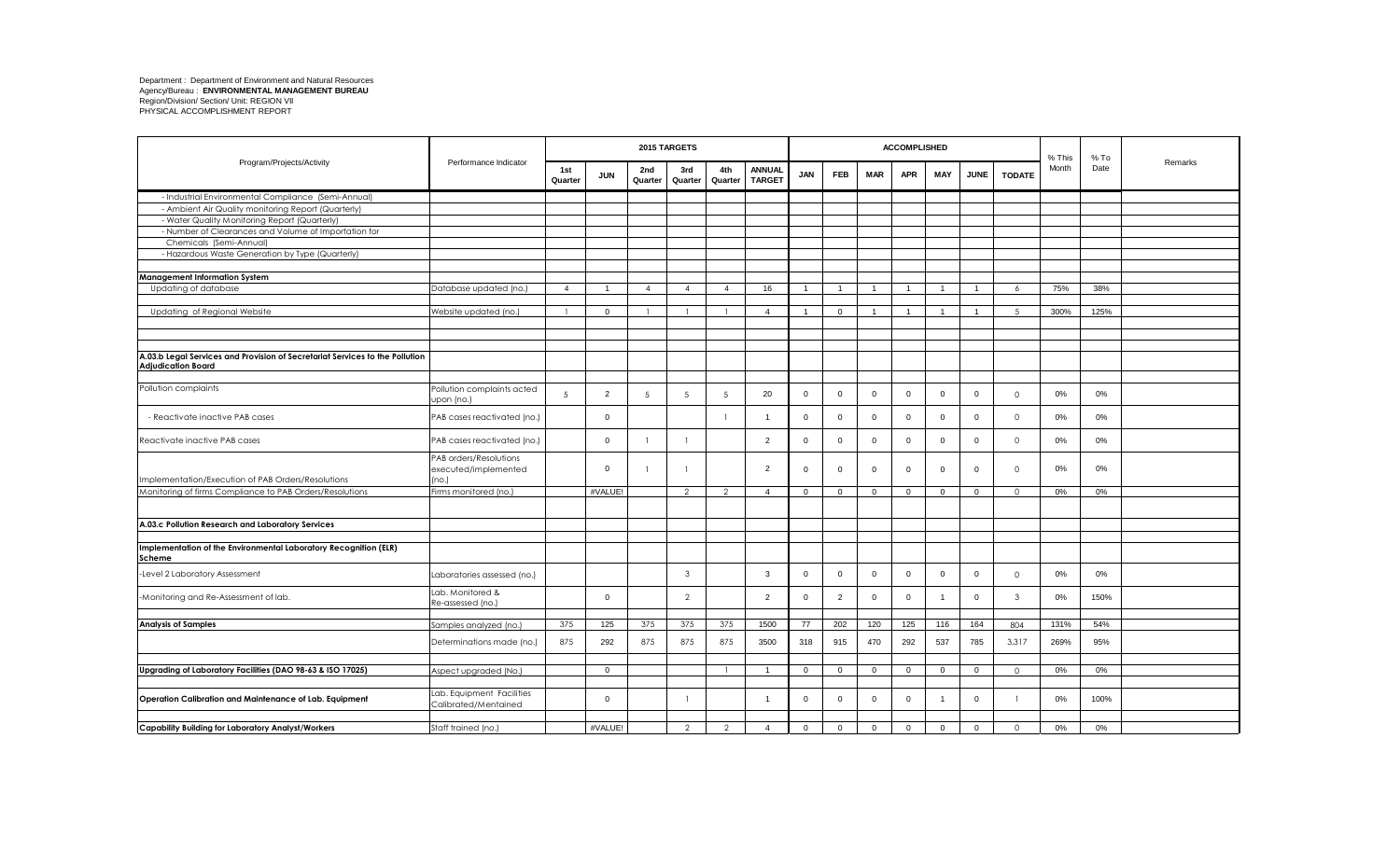|                                                                                                                                                                                                           |                                                         |                |                              |                | 2015 TARGETS   |                |                                |                |              |                | <b>ACCOMPLISHED</b> |                |                |               | % This | $%$ To |         |
|-----------------------------------------------------------------------------------------------------------------------------------------------------------------------------------------------------------|---------------------------------------------------------|----------------|------------------------------|----------------|----------------|----------------|--------------------------------|----------------|--------------|----------------|---------------------|----------------|----------------|---------------|--------|--------|---------|
| Program/Projects/Activity                                                                                                                                                                                 | Performance Indicator                                   | 1st<br>Quarter | <b>JUN</b>                   | 2nd<br>Quarter | 3rd<br>Quarter | 4th<br>Quarter | <b>ANNUAL</b><br><b>TARGET</b> | <b>JAN</b>     | <b>FEB</b>   | <b>MAR</b>     | <b>APR</b>          | MAY            | <b>JUNE</b>    | <b>TODATE</b> | Month  | Date   | Remarks |
|                                                                                                                                                                                                           |                                                         |                | $\mathbf{0}$                 |                |                |                |                                |                |              |                |                     |                |                |               |        |        |         |
| A.03.d Environmental Education and Information                                                                                                                                                            |                                                         |                | $\mathbf 0$                  |                |                |                |                                |                |              |                |                     |                |                |               |        |        |         |
|                                                                                                                                                                                                           |                                                         |                | $\mathbf{0}$                 |                |                |                |                                |                |              |                |                     |                |                |               |        |        |         |
|                                                                                                                                                                                                           |                                                         |                | $\mathbf{0}$                 |                |                |                |                                |                |              |                |                     |                |                |               |        |        |         |
|                                                                                                                                                                                                           |                                                         |                | $\overline{0}$               |                |                |                |                                |                |              |                |                     |                |                |               |        |        |         |
|                                                                                                                                                                                                           |                                                         |                | $\mathbf{0}$<br>$\mathbf{0}$ |                |                |                |                                |                |              |                |                     |                |                |               |        |        |         |
| Implementation of 2015 Communcation Plan                                                                                                                                                                  |                                                         |                | $\mathbf{0}$                 |                |                |                |                                |                |              |                |                     |                |                |               |        |        |         |
| Seminars for teachers                                                                                                                                                                                     | Seminars conducted with<br>eports submitted(no.)        |                | $\mathbf{0}$                 |                |                |                | $\overline{1}$                 | $\overline{0}$ | $\mathbf{0}$ | $\mathbf{0}$   | $\Omega$            | $\overline{0}$ | $\overline{1}$ |               | 300%   | 100%   |         |
|                                                                                                                                                                                                           |                                                         |                |                              |                |                |                |                                |                |              |                |                     |                |                |               |        |        |         |
| Conduct of Special Events for international and environmental<br>celebrations, with special focus on 2015 as the ASEAN Environment Year<br>(with theme: Empowering the Youth for a Clean and Green ASEAN) | Events conducted with<br>eports submitted (no.)         | $\overline{1}$ | $\overline{1}$               | $\mathcal{P}$  |                | 2              | -6                             | $\overline{0}$ | $\Omega$     | $\overline{1}$ | $\overline{1}$      | $\overline{0}$ | $\overline{1}$ | 3             | 150%   | 50%    |         |
| - World Water Day (March 22)/ Phil. Water Week                                                                                                                                                            |                                                         |                |                              |                |                |                |                                |                |              |                |                     |                |                |               |        |        |         |
| - Earth Day (April 22)                                                                                                                                                                                    |                                                         |                |                              |                |                |                |                                |                |              |                |                     |                |                |               |        |        |         |
| - World Environment Day (June 5) / Phil. Envt. Month (June)                                                                                                                                               |                                                         |                |                              |                |                |                |                                |                |              |                |                     |                |                |               |        |        |         |
| - National Clean-up Month/ National Ozone Protection Month<br>(September)                                                                                                                                 |                                                         |                |                              |                |                |                |                                |                |              |                |                     |                |                |               |        |        |         |
| - National Clean Air Month/National Environmental Awareness Month<br>November)                                                                                                                            |                                                         |                |                              |                |                |                |                                |                |              |                |                     |                |                |               |        |        |         |
| - Global Warming and Climate Change Consciousness Week(Nov. 19-<br>25)                                                                                                                                    |                                                         |                |                              |                |                |                |                                |                |              |                |                     |                |                |               |        |        |         |
|                                                                                                                                                                                                           |                                                         |                |                              |                |                |                |                                |                |              |                |                     |                |                |               |        |        |         |
| Promotion and Strengthening of the 2015 Regional Search for Sustainable<br>and Eco-friendly Schools                                                                                                       | Regional winners<br>awarded(no.)                        |                | $\mathbf{0}$                 |                | $\mathbf{3}$   |                | 3                              | $\overline{0}$ | $\Omega$     | $\mathbf{0}$   | $\mathbf 0$         | $\overline{0}$ | $\mathbf 0$    | $\Omega$      | 0%     | 0%     |         |
|                                                                                                                                                                                                           |                                                         |                |                              |                |                |                |                                |                |              |                |                     |                |                |               |        |        |         |
| Maintenance of radio program/guestings on television/radio program                                                                                                                                        | Radio program produced<br>with reports submitted (no.)) |                | $\mathbf{0}$                 |                |                |                | 2                              | $\overline{0}$ | $\Omega$     | $\mathbf{0}$   | $\mathbf 0$         | $\overline{1}$ | -1             | $\mathcal{P}$ | 300%   | 100%   |         |
|                                                                                                                                                                                                           |                                                         |                |                              |                |                |                |                                |                |              |                |                     |                |                |               |        |        |         |
| Preparation of Annual State of Regional Brown Environment Report                                                                                                                                          | Report Prepared and<br>Submitted (no)                   |                | $\mathbf{0}$                 |                |                |                | $\overline{1}$                 | $\overline{0}$ | $\Omega$     | $\mathbf{0}$   | $\mathbf{0}$        | $\overline{0}$ | $\mathbf{0}$   | $\Omega$      | 0%     | 0%     |         |
|                                                                                                                                                                                                           |                                                         |                |                              |                |                |                |                                |                |              |                |                     |                |                |               |        |        |         |
| A.03.e ENVIRONMENTAL MANAGEMENT & POLLUTION CONTROL                                                                                                                                                       |                                                         |                |                              |                |                |                |                                |                |              |                |                     |                |                |               |        |        |         |
|                                                                                                                                                                                                           |                                                         |                |                              |                |                |                |                                |                |              |                |                     |                |                |               |        |        |         |
| A.03.e1 Air Quality Management<br>Issuance of Permit to Operate (PO)                                                                                                                                      |                                                         |                |                              |                |                |                |                                |                |              |                |                     |                |                |               |        |        |         |
| <b>Clearance and Permitting</b>                                                                                                                                                                           | Permit to Operate (PO)                                  |                |                              |                |                |                |                                |                |              |                |                     |                |                |               |        |        |         |
|                                                                                                                                                                                                           | ssued (no.)                                             | 90             | 37                           | 110            | 110            | 110            | 420                            | 24             | 39           | 49             | 27                  | 50             | 8              | 197           | 22%    | 47%    |         |
|                                                                                                                                                                                                           | New PO issued (no.)                                     | 20             | $\overline{7}$               | 20             | 20             | 20             | 80                             | 6              | $\mathbf{Q}$ | 2              | $\overline{2}$      | $\overline{4}$ |                | 23            | 0%     | 29%    |         |
|                                                                                                                                                                                                           | Renewal of PO issued<br>no.)                            | 70             | 30                           | 90             | 90             | 90             | 340                            | 18             | 30           | 47             | 25                  | 46             | 8              | 174           | 27%    | 51%    |         |
|                                                                                                                                                                                                           |                                                         |                |                              |                |                |                |                                |                |              |                |                     |                |                |               |        |        |         |
| <b>Monitoring and Enforcement</b>                                                                                                                                                                         |                                                         |                |                              |                |                |                |                                |                |              |                |                     |                |                |               |        |        |         |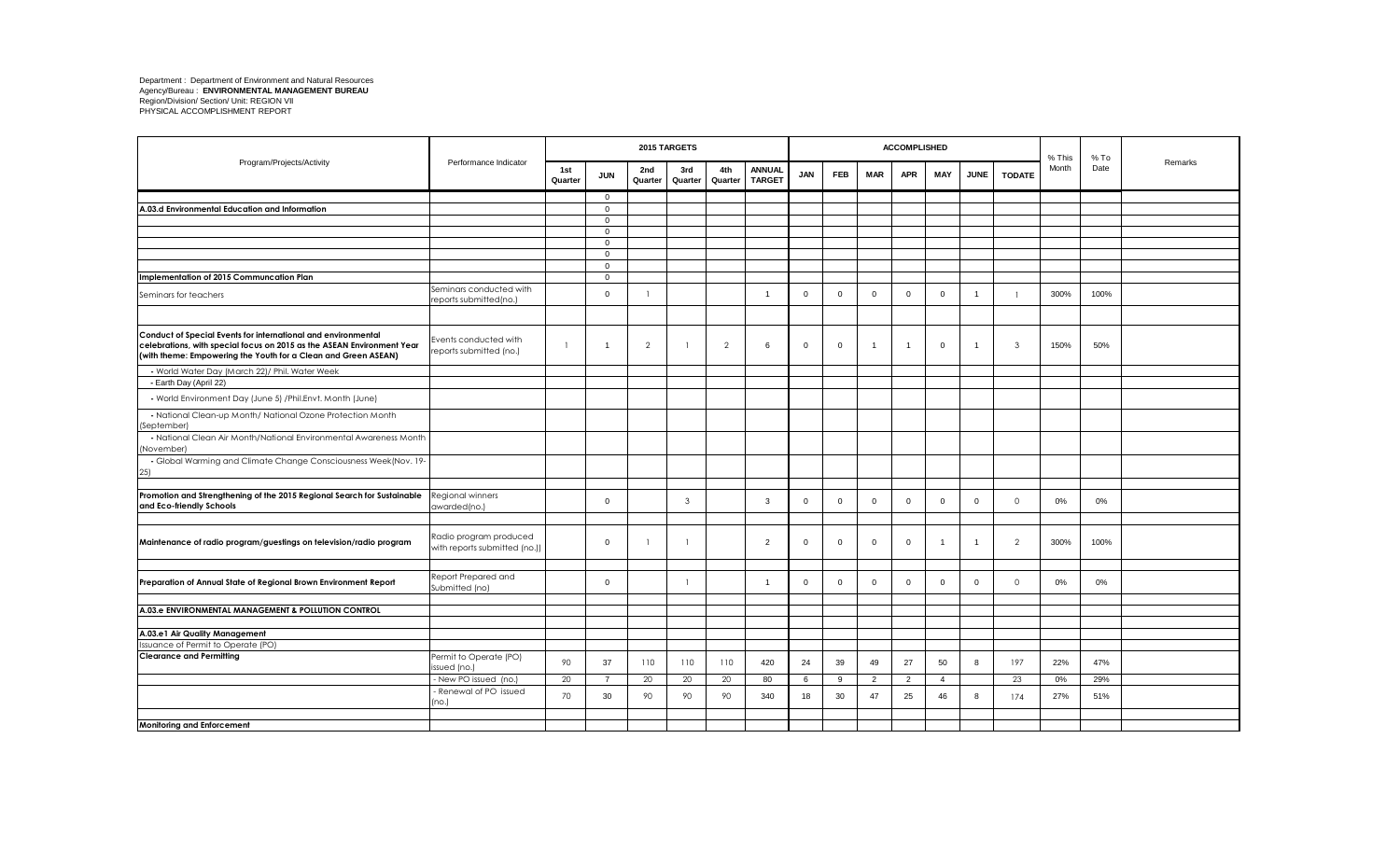|                                                        |                                                                                                             |                 |                |                 | 2015 TARGETS    |                 |                                |                         |                |                | <b>ACCOMPLISHED</b> |                |             |               | % This | $%$ To |         |
|--------------------------------------------------------|-------------------------------------------------------------------------------------------------------------|-----------------|----------------|-----------------|-----------------|-----------------|--------------------------------|-------------------------|----------------|----------------|---------------------|----------------|-------------|---------------|--------|--------|---------|
| Program/Projects/Activity                              | Performance Indicator                                                                                       | 1st<br>Quarter  | <b>JUN</b>     | 2nd<br>Quarter  | 3rd<br>Quarter  | 4th<br>Quarter  | <b>ANNUAL</b><br><b>TARGET</b> | <b>JAN</b>              | FEB            | <b>MAR</b>     | <b>APR</b>          | MAY            | <b>JUNE</b> | <b>TODATE</b> | Month  | Date   | Remarks |
| Industrial Compliance Monitoring                       | Firms Surveyed with report<br>submitted (no.)                                                               | 10              | 5              | 15              | 15              | 10 <sup>°</sup> | 50                             | $\overline{2}$          | 8              | 10             | $\overline{1}$      | $\overline{4}$ | 3           | 28            | 60%    | 56%    |         |
|                                                        | Firms monitored with report<br>submitted (no.)                                                              | 224             | 75             | 224             | 224             | 224             | 896                            | 34                      | 62             | 122            | 60                  | 92             | 87          | 457           | 117%   | 51%    |         |
| Industrial Compliance Monitoring                       | NOV Issued                                                                                                  |                 | $\mathbf 0$    |                 |                 |                 | $\mathbf 0$                    | $\mathbf 0$             | $\mathbf 0$    | $\mathbf 0$    | $\mathbf 0$         | $\mathsf 0$    |             | $\circ$       | 0%     | 0%     |         |
|                                                        |                                                                                                             |                 |                |                 |                 |                 |                                |                         |                |                |                     |                |             |               |        |        |         |
| Regulatory Monitoring (Stack Sampling)                 | Stack sampling conducted<br>with (Regulatory) Monitoring<br>Report submitted (no.)                          | $\overline{1}$  | $\mathbf 1$    | $\overline{2}$  | $\overline{2}$  |                 | 5                              | $\mathsf 0$             | $\Omega$       | 0              | $\overline{0}$      | $\mathbf 0$    |             | $\circ$       | $0\%$  | 0%     |         |
| Ambient Air Monitoring                                 | Air Quality Sampling Station<br>Operated and Maintained<br>and Calibrated(no.)<br>- 4 Manual<br>1 Automatic | 5               | $\overline{2}$ | 5               | 5               | 5               | 20                             | $\overline{4}$          | $\overline{4}$ | $\overline{2}$ | $\mathbf 0$         | $\mathbf 0$    |             | 10            | 0%     | 50%    |         |
|                                                        | Air Quality Assessment                                                                                      |                 | $\overline{0}$ |                 |                 |                 | $\overline{4}$                 | $\overline{0}$          | $\mathbf 0$    | $\overline{1}$ | $\mathbf 0$         | $\mathsf 0$    |             |               | 0%     | 25%    |         |
| Monitoring of Private Emission Testing Centers (PETCs) | PETC Monitored and report<br>submitted (no.)                                                                | 10 <sup>°</sup> | 3              | 10              | 10              | 8               | 38                             | $\mathbf 0$             | $\overline{2}$ | $\overline{4}$ | $\mathbf 0$         | $\mathbf 0$    | 18          | 24            | 540%   | 63%    |         |
| Updating of Emission Inventory (2014)                  | <b>Emission Inventory Updated</b><br>with reports submitted (no.)                                           |                 | $\mathbf 0$    |                 |                 |                 | $\overline{1}$                 | $\mathbf 0$             | $\mathbf 0$    | -1             | $\mathbf 0$         | $\mathbf 0$    |             |               | 0%     | 100%   |         |
| Opertionalization of Airshed                           | Airshed Governing Board<br>resolutions approved and<br>implemented (no.)                                    |                 | $\mathbf 0$    |                 | $\mathbf{1}$    |                 | $\overline{\mathbf{1}}$        | $\mathbf 0$             | $\mathbf 0$    | $\mathsf{O}$   | $\mathbf 0$         | $\mathbf 0$    |             | $\circ$       | 0%     | 0%     |         |
|                                                        | Technical Assistance<br>Conducted (no.)                                                                     |                 | $\overline{0}$ |                 | $\mathbf{1}$    |                 | $\overline{1}$                 | $\mathbf 0$             | $\mathbf 0$    | $\mathbf{0}$   | $\mathbf 0$         | $\overline{0}$ |             | $\Omega$      | 0%     | 0%     |         |
|                                                        | Promotional and other IEC<br>Activity Conducted (no.)                                                       |                 | $\mathbf{0}$   |                 |                 | $\mathbf{1}$    | $\overline{\mathbf{1}}$        | $\mathbf 0$             | $\mathbf 0$    | 0              | $\mathbf 0$         | $\mathbf 0$    |             | $\circ$       | 0%     | 0%     |         |
|                                                        | Annual Airshed Status<br>Report Prepared and<br>submitted (no.)                                             |                 | $\mathbf 0$    |                 |                 | -1              | -1                             | $\overline{\mathbf{0}}$ | $\mathbf 0$    | $\mathsf{O}$   | $\mathsf 0$         | $\mathbf 0$    |             | $\circ$       | 0%     | 0%     |         |
| Preparation of the Annual Air Quality Status Report    | Annual Air Quality Status<br>Report Prepared and<br>submitted (no.)                                         |                 | $\mathbf 0$    |                 |                 | $\mathbf{1}$    | $\overline{1}$                 | $\mathbf 0$             | $\overline{1}$ | $\mathbf 0$    | $\mathbf{0}$        | $\Omega$       |             |               | 0%     | 100%   |         |
| Greenhouse Gas (GHG) Inventory                         |                                                                                                             |                 | $\mathbf 0$    |                 |                 |                 |                                |                         |                |                |                     |                |             |               |        |        |         |
| - Facilitate the conduct of entity-level GHG inventory | GHG inventory databases<br>updated/maintained (no.)                                                         | $\mathbf{1}$    | $\mathbf 0$    |                 | $\mathbf{1}$    |                 | $\overline{4}$                 | $\mathbf 0$             | $\mathbf 0$    |                | $\mathbf{0}$        | $\mathbf 0$    |             |               | 0%     | 25%    |         |
|                                                        | GHG inventory reports<br>prepared (no.)                                                                     | $\overline{1}$  | 0              |                 |                 |                 | $\overline{1}$                 | $\mathbf 0$             | $\mathbf 0$    | -1             | $\mathbf 0$         | $\mathbf 0$    |             | -1            | 0%     | 100%   |         |
|                                                        |                                                                                                             |                 |                |                 |                 |                 |                                |                         |                |                |                     |                |             |               |        |        |         |
| A.03.e.2 Implementation of Clean Water Regulations     |                                                                                                             |                 |                |                 |                 |                 |                                |                         |                |                |                     |                |             |               |        |        |         |
|                                                        |                                                                                                             |                 |                |                 |                 |                 |                                |                         |                |                |                     |                |             |               |        |        |         |
| <b>Clearance and Permitting</b>                        |                                                                                                             |                 |                |                 |                 |                 |                                |                         |                |                |                     |                |             |               |        |        |         |
| Issuance of Waste Water Discharge Permit               | Waste Water Discharge<br>Permit issued (no.)                                                                | 50              | 20             | 60              | 60              | 60              | 230                            | 27                      | 28             | 30             | 16                  | 40             | 5           | 146           | 25%    | 63%    |         |
| Issuance of Waste Water Discharge Permit               | NEW                                                                                                         | $5\phantom{.0}$ | $\overline{2}$ | $5\phantom{.0}$ | $5\phantom{.0}$ | $5\phantom{.0}$ | 20                             | $\overline{2}$          | $\overline{2}$ | $\overline{1}$ | $\overline{2}$      | $\overline{1}$ |             | 8             | 0%     | 40%    |         |
| Issuance of Waste Water Discharge Permit               | <b>RENEWAL</b>                                                                                              | 45              | 18             | 55              | 55              | 55              | 210                            | 25                      | 27             | 29             | 14                  | 39             | 5           | 139           | 27%    | 66%    |         |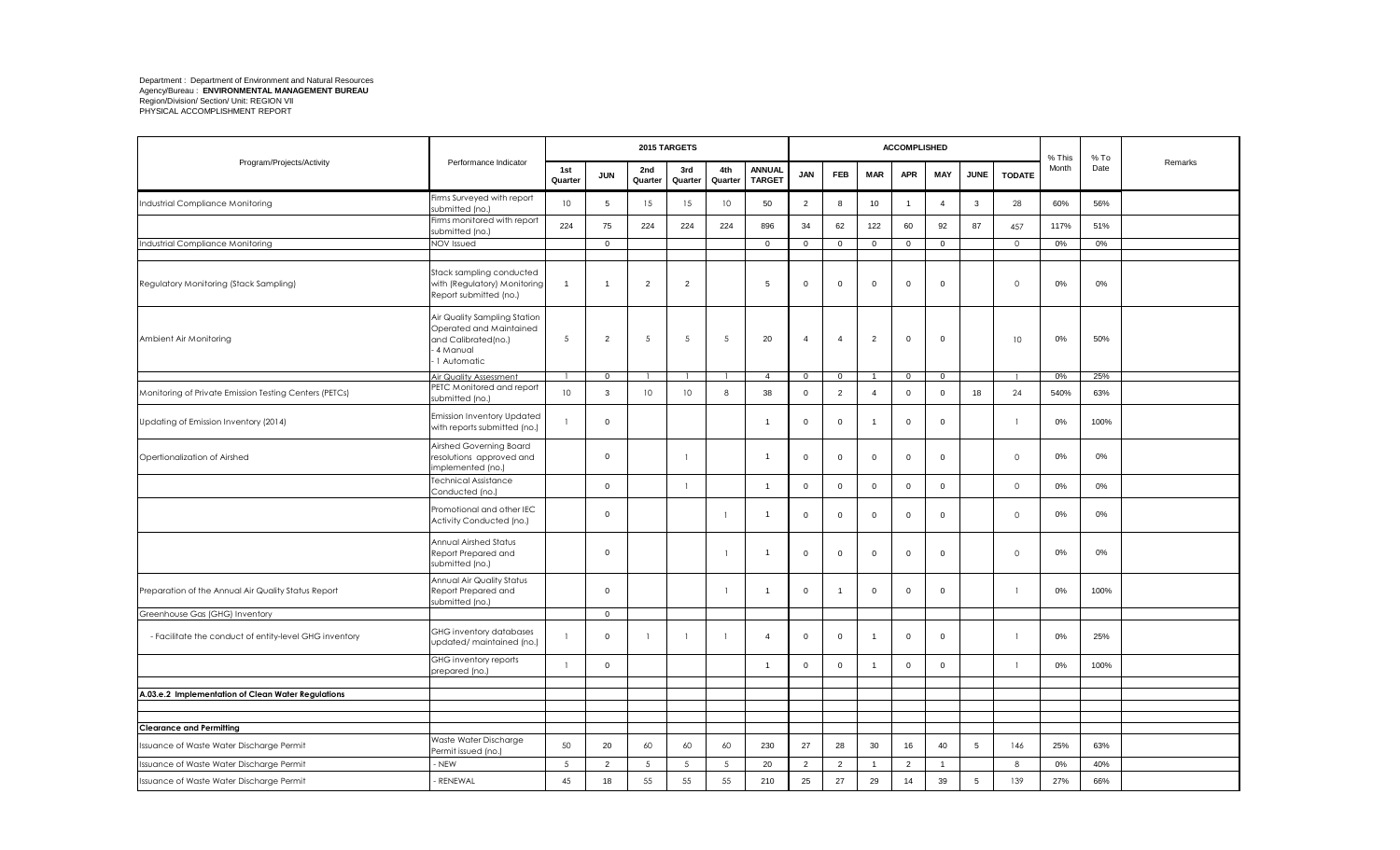|                           |                       |                |            |                                | <b>2015 TARGETS</b> |     |                                |     |     |            | <b>ACCOMPLISHED</b> |            |             |               | % This | % To |         |
|---------------------------|-----------------------|----------------|------------|--------------------------------|---------------------|-----|--------------------------------|-----|-----|------------|---------------------|------------|-------------|---------------|--------|------|---------|
| Program/Projects/Activity | Performance Indicator | 1st<br>Quarter | <b>JUN</b> | 2nd<br>Quarter Quarter Quarter | 3rd                 | 4th | <b>ANNUAL</b><br><b>TARGET</b> | JAN | FEB | <b>MAR</b> | <b>APR</b>          | <b>MAY</b> | <b>JUNE</b> | <b>TODATE</b> | Month  | Date | Remarks |
|                           |                       |                |            |                                |                     |     |                                |     |     |            |                     |            |             |               |        |      |         |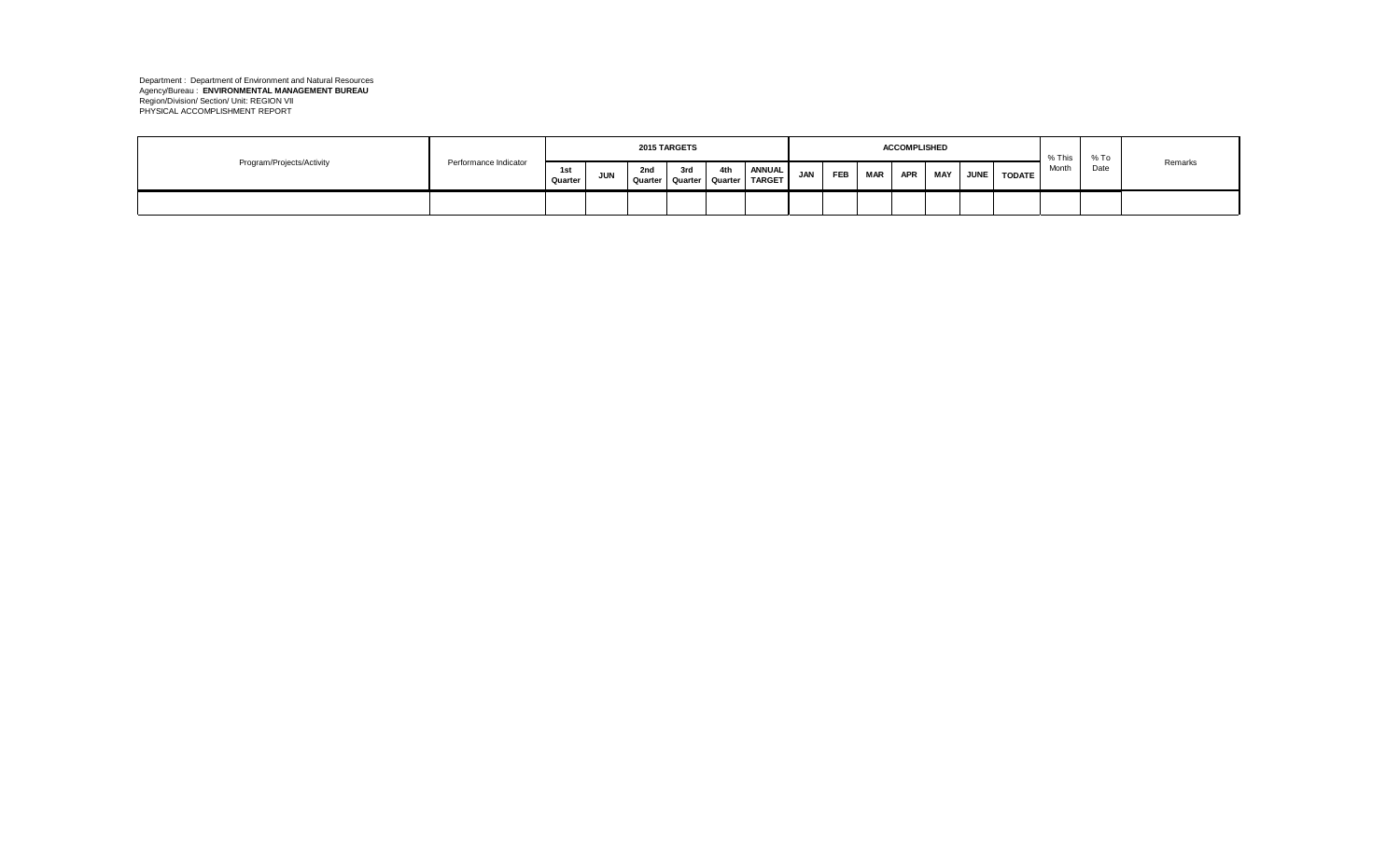|                                                                          |                                                                         |                |                |                | 2015 TARGETS   |                |                                |                |                |                | <b>ACCOMPLISHED</b> |                |                |                | % This | $%$ To |         |
|--------------------------------------------------------------------------|-------------------------------------------------------------------------|----------------|----------------|----------------|----------------|----------------|--------------------------------|----------------|----------------|----------------|---------------------|----------------|----------------|----------------|--------|--------|---------|
| Program/Projects/Activity                                                | Performance Indicator                                                   | 1st<br>Quarter | <b>JUN</b>     | 2nd<br>Quarter | 3rd<br>Quarter | 4th<br>Quarter | <b>ANNUAL</b><br><b>TARGET</b> | JAN            | FEB            | <b>MAR</b>     | <b>APR</b>          | <b>MAY</b>     | <b>JUNE</b>    | <b>TODATE</b>  | Month  | Date   | Remarks |
| PCO Accreditation                                                        | PCO Accredited (No.)                                                    | 70             | 23             | 70             | 70             | 70             | 280                            | $\overline{0}$ | $\overline{0}$ | 217            | 70                  | 12             | 88             | 387            | 377%   | 138%   |         |
|                                                                          | RENEWAI                                                                 | 50             | 17             | 50             | 50             | 50             | 200                            | $\mathbf{0}$   | $\Omega$       | 17             |                     |                |                | 17             | 0%     | 9%     |         |
|                                                                          | - NEW                                                                   | 20             | $\overline{7}$ | 20             | 20             | 20             | 80                             | $\mathbf{0}$   | $\mathbf 0$    | 200            | 70                  | 12             | 88             | 370            | 1320%  | 463%   |         |
| <b>Ambient Water Quality Monitoring</b>                                  |                                                                         |                |                |                |                |                |                                |                |                |                |                     |                |                |                |        |        |         |
| Sagip Ilog Program                                                       |                                                                         |                |                |                |                |                |                                |                |                |                |                     |                |                |                |        |        |         |
| Improved BOD and DO level of priority rivers and other waterbodies       | Priority rivers monitored with<br>report submitted (no.)                | $\overline{2}$ | $\mathbf{1}$   | $\overline{2}$ | $\overline{2}$ | $\overline{2}$ | 8                              | $\overline{1}$ | $\mathbf 0$    |                | $\mathbf{0}$        | $\overline{0}$ | 5              | 7              | 750%   | 88%    |         |
|                                                                          | Other Water bodies<br>monitored with report<br>submitted (no.)          | $\overline{2}$ | $\mathbf{1}$   | $\overline{2}$ | $\overline{2}$ | $\overline{2}$ | 8                              | $\overline{1}$ | $\mathbf 0$    |                | $\mathbf 0$         | $\mathbf 0$    | 3              | 5              | 450%   | 63%    |         |
| Adopt an Estero/Water Body Program                                       | New Esteros/ Water Bodies<br>adopted (no.)                              |                | $\overline{1}$ | $\mathcal{P}$  | $\overline{2}$ |                | $\overline{4}$                 | $\mathbf 0$    |                | $\mathbf{0}$   | $\mathbf{0}$        | $\overline{0}$ | $\overline{2}$ | 3              | 300%   | 75%    |         |
|                                                                          | MOA Signed (no.)                                                        |                | $\overline{1}$ | $\overline{2}$ | 2              |                | $\overline{4}$                 | $\mathbf{0}$   | $\mathbf{0}$   | $\mathbf{0}$   | $\mathbf{0}$        | $\mathbf 0$    | $\overline{2}$ | $\mathcal{D}$  | 300%   | 50%    |         |
|                                                                          | Adopted Esteros /<br>waterbodies monitored (no.                         | $\overline{4}$ | $\mathbf{1}$   | $\overline{4}$ | $\overline{4}$ | $\overline{4}$ | 16                             | $\overline{4}$ | $\mathbf 0$    | $\overline{1}$ | $\mathbf 0$         | $\overline{0}$ | 5              | 10             | 375%   | 63%    |         |
| Classification/re-classification of Water Bodies                         | water bodies classified (no.)                                           |                | $\mathbf 0$    |                |                | $\overline{2}$ | 2                              | $\mathbf 0$    | $\mathbf 0$    | 0              | $\mathbf 0$         | $\overline{0}$ | $\mathbf 0$    | $\circ$        | 0%     | 0%     |         |
| Designation/ Operationalization of Water Quality Management. Areas       | WQMAs designated (no.)                                                  |                | $\mathbf 0$    |                |                | $\mathbf{1}$   | $\overline{1}$                 | $\overline{1}$ | $\mathbf 0$    | $\mathbf{0}$   | $\mathbf 0$         | $\mathbf 0$    | $\overline{0}$ |                | 0%     | 100%   |         |
|                                                                          | WQMAs operationalized<br>with report submitted (no.)                    | $\mathbf{1}$   | $\mathbf 0$    |                |                | $\mathbf{1}$   | $\overline{1}$                 | $\mathbf 0$    | $\mathbf 0$    | $\mathbf 0$    | $\mathbf{0}$        | $\mathbf 0$    | $\mathbf 0$    | $\overline{0}$ | 0%     | 0%     |         |
| Industrial Ecowatch Program                                              | Industries rated (no.)                                                  |                | $\mathbf 0$    |                |                | 19             | 19                             | $\overline{0}$ | $\mathbf 0$    | $\mathbf 0$    | $\mathbf 0$         | $\overline{0}$ | $\mathbf 0$    | $\circ$        | 0%     | 0%     |         |
| Recreational waters monitoring (Beachwatch Program)                      | Recreational waters<br>monitored and assessed<br>no.)                   | $\overline{4}$ | $\overline{1}$ | $\overline{4}$ | 5              | $\overline{4}$ | 17                             | 6              | $\overline{2}$ | -1             | $\mathbf 0$         | $\mathbf 0$    | 3              | 12             | 225%   | 71%    |         |
| <b>Compliance Monitoring of Commercial and Industrial Establishments</b> | Firms Surveyed with report<br>submitted (no.)                           | 10             | 3              | 10             | 10             | 10             | 40                             | 3              | 5              | 9              | $\overline{1}$      | $\overline{4}$ | $\mathbf{3}$   | 25             | 90%    | 63%    |         |
|                                                                          | Firms monitored with report<br>submitted(no.)                           | 75             | 25             | 75             | 75             | 75             | 300                            | 30             | 29             | 25             | 13                  | 20             | 12             | 129            | 48%    | 43%    |         |
| Preparation of Regional Water Quality Status report                      | Regional Water Quality<br>Status Report prepared and<br>submitted (no.) |                | $\overline{0}$ |                |                | -1             | -1                             | $\mathbf 0$    | $\mathbf 0$    | 0              | $\mathbf 0$         | $\mathbf 0$    | $\mathbf 0$    | $\overline{0}$ | 0%     | 0%     |         |
|                                                                          |                                                                         |                |                |                |                |                |                                |                |                |                |                     |                |                |                |        |        |         |
| A.03.e.3 Environmental Impact Assesment                                  |                                                                         |                |                |                |                |                |                                |                |                |                |                     |                |                |                |        |        |         |
|                                                                          |                                                                         |                |                |                |                |                |                                |                |                |                |                     |                |                |                |        |        |         |
| <b>Clearance and Permitting</b>                                          |                                                                         |                |                |                |                |                |                                |                |                |                |                     |                |                |                |        |        |         |
| Processing of ECC within the prescribed timeframe                        | ECC issued (no.)                                                        | 45             | 28             | 85             | 85             | 85             | 300                            | 15             | 30             | 10             | 12                  | 20             | 21             | 108            | 74%    | 36%    |         |
| Processing of CNC within the prescribed timeframe                        | CNC issued (no.)                                                        | 95             | 45             | 135            | 135            | 135            | 500                            | 9              | 45             | 5              | 23                  | 21             | $\overline{7}$ | 110            | 16%    | 22%    |         |
| Implementation of Regional Registry System for EIA preparers and reviet  | EIA Preparers/reviewers<br>registered (no.)                             |                | $\overline{2}$ | 5              | 5              |                | 10                             | $\mathbf 0$    | $\Omega$       | $\mathbf{0}$   | $\mathbf{0}$        | $\mathbf 0$    | $\mathbf 0$    | $\circ$        | 0%     | 0%     |         |
|                                                                          |                                                                         |                |                |                |                |                |                                |                |                |                |                     |                |                |                |        |        |         |
| <b>Monitoring and Enforcement</b>                                        |                                                                         |                |                |                |                |                |                                |                |                |                |                     |                |                |                |        |        |         |
| Survey of projects without ECC to increase compliance to PD 1586         | Projects surveyed (no.)                                                 | 10             | $\mathbf{3}$   | 10             | 10             | $\sqrt{5}$     | 35                             | 2              | $\overline{4}$ | $\overline{4}$ | $\overline{4}$      | 5              | 5              | 24             | 150%   | 69%    |         |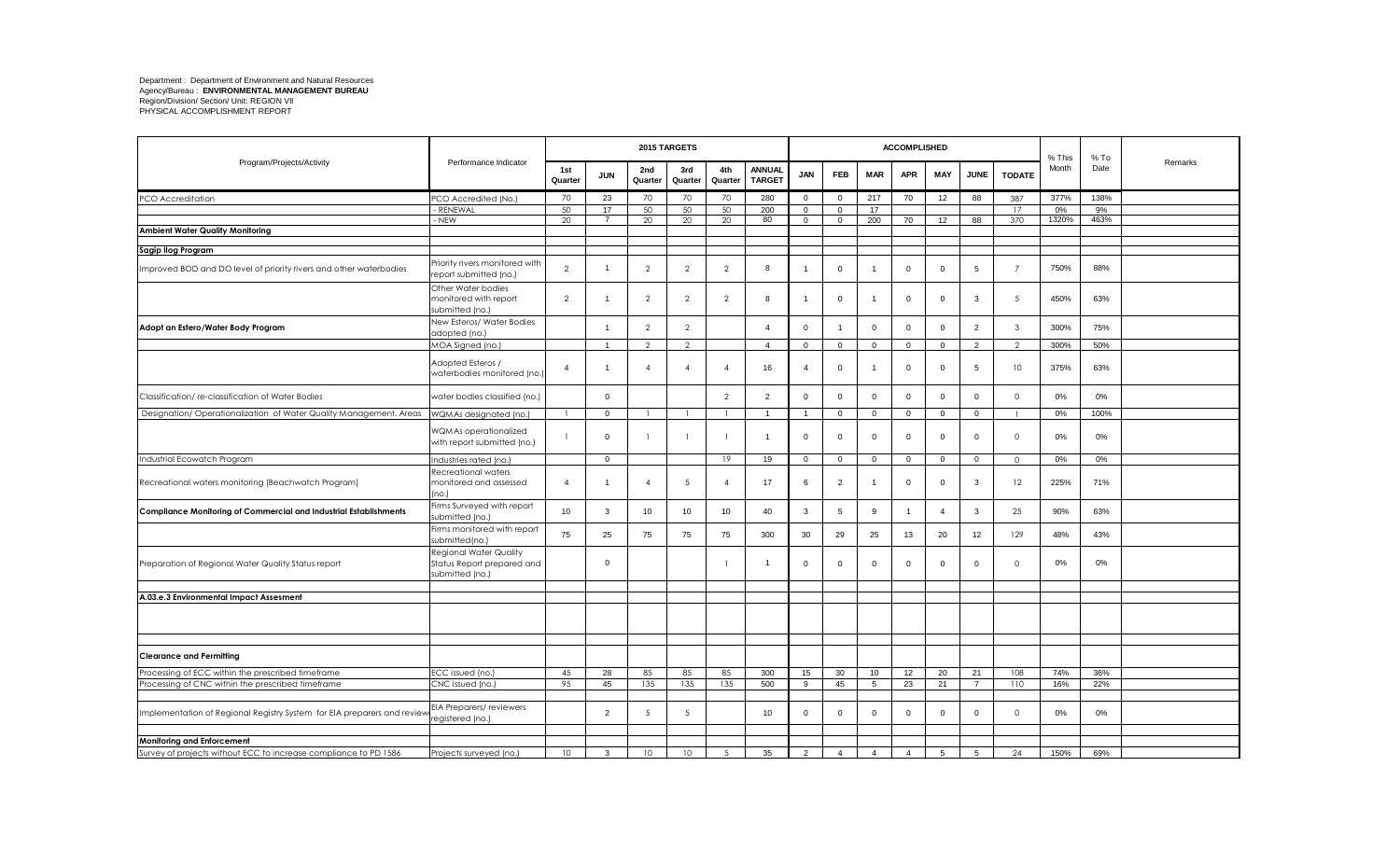|                                                                             |                                                                                |                |                |                | 2015 TARGETS   |                |                                |                |                |                | <b>ACCOMPLISHED</b> |                |                |                | % This | $%$ To |         |
|-----------------------------------------------------------------------------|--------------------------------------------------------------------------------|----------------|----------------|----------------|----------------|----------------|--------------------------------|----------------|----------------|----------------|---------------------|----------------|----------------|----------------|--------|--------|---------|
| Program/Projects/Activity                                                   | Performance Indicator                                                          | 1st<br>Quarter | <b>JUN</b>     | 2nd<br>Quarter | 3rd<br>Quarter | 4th<br>Quarter | <b>ANNUAL</b><br><b>TARGET</b> | <b>JAN</b>     | <b>FEB</b>     | <b>MAR</b>     | <b>APR</b>          | MAY            | <b>JUNE</b>    | <b>TODATE</b>  | Month  | Date   | Remarks |
| Monitoring of Project in compliance with ECC conditions and EMP             | ECP/Non-ECPs (w/ MMT)<br>monitored with report<br>submitted(no.)               | 10             | 5              | 15             | 15             | 10             | 50                             | $\overline{4}$ | 5              | 5              | 5                   | 5              | 5              | 29             | 100%   | 58%    |         |
|                                                                             | Non-ECPs monitored (w/o<br>MMT) with report submitted<br>(no.)                 | 150            | 58             | 175            | 175            | 150            | 650                            | 53             | 51             | 54             | 64                  | 59             | 64             | 345            | 110%   | 53%    |         |
| Verification of complaints                                                  | Complaints acted upon<br>(no.)                                                 | $\mathbf{3}$   |                | 3              | $\overline{4}$ |                | 10                             | $\overline{1}$ | 3              | $\mathbf{3}$   | $\mathsf 0$         | 3              | $\overline{4}$ | 14             | 400%   | 140%   |         |
| Preparation of EIA Annual Report                                            | Annual Report prepared<br>and submitted (no.)                                  |                | $\mathbf 0$    |                |                |                | -1                             | $\overline{0}$ | $\mathbf 0$    | $\mathbf{0}$   | $\mathsf 0$         | $\mathbf{0}$   | $\mathbf 0$    | $\circ$        | 0%     | $0\%$  |         |
|                                                                             |                                                                                |                |                |                |                |                |                                |                |                |                |                     |                |                |                |        |        |         |
| A.03.f Toxic Substances and Wastes Management Program                       |                                                                                |                |                |                |                |                |                                |                |                |                |                     |                |                |                |        |        |         |
|                                                                             |                                                                                |                |                |                |                |                |                                |                |                |                |                     |                |                |                |        |        |         |
| A.03.f.1 Implementation of ecological solid waste management<br>regulations |                                                                                |                |                |                |                |                |                                |                |                |                |                     |                |                |                |        |        |         |
| Provision of Technical Assistance in the implementation of ESWM             | <b>LGUs assisted</b>                                                           |                |                |                |                |                |                                |                |                |                |                     |                |                |                |        |        |         |
|                                                                             | - Proper closure &<br>rehabilitation of open and<br>controlled dumpsites (no.) | 5              | $\overline{2}$ | 5              | 5              |                | 15                             | $\overline{0}$ | $\overline{4}$ | $\mathbf{0}$   | $\overline{1}$      |                | $\overline{0}$ | 6              | $0\%$  | 40%    |         |
|                                                                             | - Ten Year SWM Plans<br>assisted (no.)                                         |                | $\mathbf{1}$   | $\overline{2}$ |                |                | 2                              | $\overline{0}$ | $\overline{0}$ | $\mathbf{0}$   | $\mathbf 0$         | $\mathbf{0}$   | $\overline{2}$ | $\mathcal{P}$  | 300%   | 100%   |         |
|                                                                             |                                                                                |                |                |                |                |                |                                |                |                |                |                     |                |                |                |        |        |         |
| Support in the Establishment of MRF                                         | LGU's assisted (no)                                                            |                | $\overline{0}$ |                |                |                | $\mathbf{3}$                   | $\overline{0}$ | $\overline{0}$ | $\overline{0}$ | $\overline{0}$      | $\mathbf{0}$   | $\overline{1}$ |                | 300%   | 33%    |         |
|                                                                             | Other Sectors - assisted                                                       |                |                |                |                |                |                                |                |                |                |                     |                |                |                |        |        |         |
|                                                                             | - Public Markets oriented in<br>2014 (no.)                                     | 16             | 6              | 17             | 16             | 16             | 65                             | 5              | 25             | 11             | $\overline{1}$      | 3              | $\mathbf 0$    | 45             | $0\%$  | 69%    |         |
|                                                                             | - Schools under Eco Savers<br>Program (no.)                                    |                | $\mathbf{1}$   | $\overline{2}$ |                |                | $\overline{2}$                 | $\mathbf 0$    | $\mathbf 0$    | $\mathsf{O}$   | $\mathbf 0$         | $\mathbf{0}$   | 2              | $\overline{2}$ | 300%   | 100%   |         |
|                                                                             | - Commercial<br>Establishment (no.)                                            | 2              | 1              | $\mathbf{3}$   | $\mathbf{3}$   | $\overline{2}$ | 10                             | $\mathbf 0$    | $\overline{2}$ | $\overline{0}$ | $\mathbf{0}$        | $\mathbf 0$    | $\mathbf 0$    | $\overline{2}$ | 0%     | 20%    |         |
|                                                                             |                                                                                |                |                |                |                |                |                                |                |                |                |                     |                |                |                |        |        |         |
| <b>SWM Facilities/Sites Monitored</b>                                       | Monitoring and assessment<br>reports on SWM<br>implementation submitted        |                |                |                |                |                |                                |                |                |                |                     |                |                |                |        |        |         |
|                                                                             | - Closure and rehab plan<br>mplementation (no.)                                | $\mathbf{3}$   | $\overline{1}$ | $\overline{4}$ | $\overline{4}$ | $\overline{4}$ | 15                             | $\overline{1}$ | 6              | $\mathbf 0$    | $\mathbf{0}$        | $\overline{1}$ | $\mathbf 0$    | 8              | 0%     | 53%    |         |
|                                                                             | <b>SWM Facilities</b><br>(SLFs/Alternative<br>technology) no.                  | $\overline{2}$ | 1              | $\overline{2}$ | $\overline{2}$ |                | 6                              | $\overline{0}$ |                | $\overline{2}$ | $\mathbf{0}$        | $\mathbf{0}$   | $\mathbf 0$    | 3              | 0%     | 50%    |         |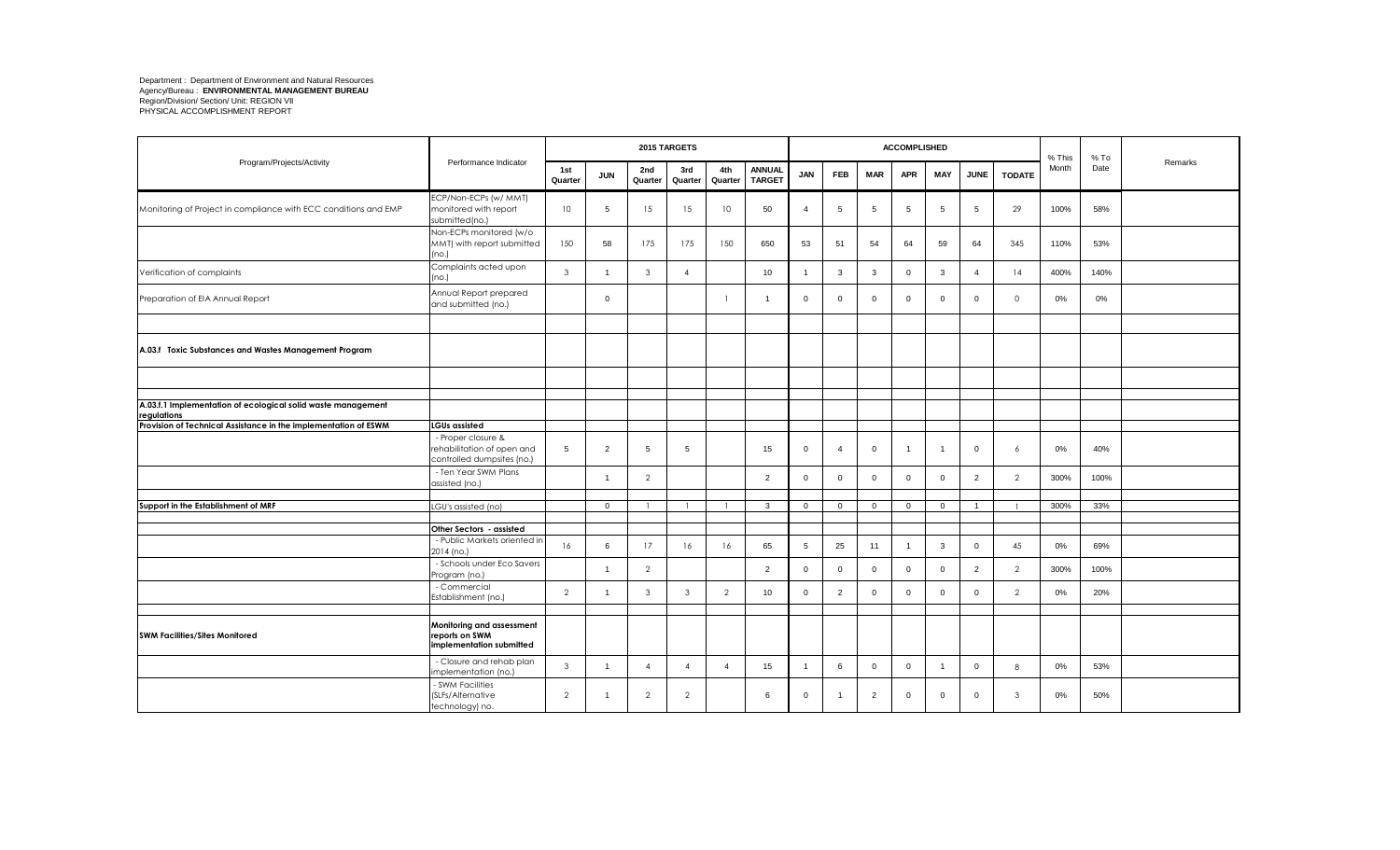|                                                                                                                                                            |                                                   |                 |                |                 | 2015 TARGETS    |                |                                |                |                |                | <b>ACCOMPLISHED</b> |                |                |                | % This | $%$ To |         |
|------------------------------------------------------------------------------------------------------------------------------------------------------------|---------------------------------------------------|-----------------|----------------|-----------------|-----------------|----------------|--------------------------------|----------------|----------------|----------------|---------------------|----------------|----------------|----------------|--------|--------|---------|
| Program/Projects/Activity                                                                                                                                  | Performance Indicator                             | 1st<br>Quarter  | <b>JUN</b>     | 2nd<br>Quarter  | 3rd<br>Quarter  | 4th<br>Quarter | <b>ANNUAL</b><br><b>TARGET</b> | <b>JAN</b>     | <b>FEB</b>     | <b>MAR</b>     | <b>APR</b>          | MAY            | <b>JUNE</b>    | <b>TODATE</b>  | Month  | Date   | Remarks |
|                                                                                                                                                            | Model Sites of LGUs (SS, SC,<br>MRF) no.          | $\overline{7}$  | $\overline{2}$ | $\overline{7}$  | $\overline{7}$  | $\overline{7}$ | 28                             | $\overline{2}$ |                | 3              | $\mathbf 0$         |                | $\Omega$       | $\overline{7}$ | 0%     | 25%    |         |
|                                                                                                                                                            | -Supported MRFs                                   |                 | $\overline{1}$ | 3               | $\overline{4}$  |                | $\overline{7}$                 | 2              | $\overline{0}$ | $\overline{1}$ | $\Omega$            | $\mathbf{0}$   | $\overline{0}$ | $\mathcal{R}$  | 0%     | 43%    |         |
|                                                                                                                                                            |                                                   |                 |                |                 |                 |                | $\overline{a}$                 |                |                | $\overline{1}$ |                     |                |                | $\Omega$       |        |        |         |
| Strengthening of the Regional Ecology Centers                                                                                                              | Regional Ecology Centers                          |                 | $\overline{0}$ |                 |                 |                |                                | $\mathbf{0}$   | $\Omega$       |                | $\Omega$            | $\mathbf{0}$   | $\overline{1}$ |                | 300%   | 50%    |         |
| Preparation of Annual ESWM Status Report                                                                                                                   | Regional Status Report on<br>ESWM submitted (no.) |                 | $\Omega$       |                 |                 |                |                                | $\mathbf 0$    | $\Omega$       | $\mathbf{0}$   | $\overline{0}$      | $\mathbf{0}$   | $\mathbf{0}$   | $\Omega$       | 0%     | 0%     |         |
| A.03.f.2 Implementation of Toxic Substances and Hazardous Waste                                                                                            |                                                   |                 |                |                 |                 |                |                                |                |                |                |                     |                |                |                |        |        |         |
|                                                                                                                                                            |                                                   |                 |                |                 |                 |                |                                |                |                |                |                     |                |                |                |        |        |         |
| A.03.f.2.a Toxic Substances Management                                                                                                                     |                                                   |                 |                |                 |                 |                |                                |                |                |                |                     |                |                |                |        |        |         |
| <b>Clearance and Permitting</b>                                                                                                                            |                                                   |                 |                |                 |                 |                |                                |                |                |                |                     |                |                |                |        |        |         |
|                                                                                                                                                            |                                                   |                 |                |                 |                 |                |                                |                |                |                |                     |                |                |                |        |        |         |
| -Issuance of SQI clearance                                                                                                                                 | SQI Clearance issued (no.)                        | 25              | 10             | 30              | 30              | 25             | 110                            | 5              | 39             | 20             | 10                  | 32             | 16             | 122            | 160%   | 111%   |         |
| Registration of Industries under Chemical Control Order (CCO)<br>-Mercury and merury compounds<br>-Cyanide and cyanide compouds<br>-Asbestos and<br>-PCBs. | CCO Registration Certifcate<br>issued (no.)       | $\overline{2}$  |                | $\overline{2}$  | $\overline{2}$  | $\overline{2}$ | 8                              | $\overline{1}$ | $\overline{1}$ | $\overline{2}$ | $\overline{1}$      | 3              | $\overline{2}$ | 10             | 300%   | 125%   |         |
| Importation Clearance under CCOs<br>-Mercury and Mercury Compounds                                                                                         | CCO Importation<br>Clearance issued (no.)         | 6               | $\overline{2}$ | 6               | 6               | 6              | 24                             | 6              | $\overline{4}$ | 8              | $\overline{2}$      | $\overline{7}$ | $\overline{2}$ | 29             | 100%   | 121%   |         |
| Clearance for ODS Chemical Dealers                                                                                                                         | Clearances Issued (no.)                           | 5 <sup>5</sup>  | $\overline{2}$ | 5               |                 |                | 10                             | $\mathbf{0}$   | $\mathbf{0}$   | 2              | $\mathbf{0}$        | $\mathbf{0}$   | $\mathbf{0}$   | $\mathcal{P}$  | 0%     | 20%    |         |
|                                                                                                                                                            |                                                   |                 |                |                 |                 |                |                                |                |                |                |                     |                |                |                |        |        |         |
| Monitoring and Enforcement                                                                                                                                 |                                                   |                 |                |                 |                 |                |                                |                |                |                |                     |                |                |                |        |        |         |
| Survey of importers, manufacturers (firms), distributors/dealers, users                                                                                    | Firms surveyed with reports<br>submitted (no.)    |                 | 1              | $\overline{2}$  |                 |                | 5                              | $\mathbf 0$    | $\mathbf 0$    | 3              | $\mathbf{0}$        | $\mathbf 0$    | $\overline{1}$ | 3              | 150%   | 60%    |         |
| Monitoring of industries with CCO Registration and Importation<br>Clearance, SQI, & PCL                                                                    | Firms monitored with reports<br>submitted (no.)   | $\mathbf{3}$    |                | $\mathbf{3}$    | 3               | 3              | 12                             | 11             | $\overline{4}$ | 3              | $\mathbf 0$         | $\mathbf 0$    | $\overline{2}$ | 18             | 200%   | 150%   |         |
|                                                                                                                                                            |                                                   |                 |                |                 |                 |                |                                |                |                |                |                     |                |                |                |        |        |         |
| Preparation of Annual Toxic Chemicals Regional Status Report<br>A.03.f.2.b Hazardous Wastes Management                                                     | Annual Report prepared                            |                 | $\Omega$       |                 |                 |                | $\overline{1}$                 | $\Omega$       | $\Omega$       | $\Omega$       | $\Omega$            | $\Omega$       |                | $\cap$         | 0%     | 0%     |         |
|                                                                                                                                                            |                                                   |                 |                |                 |                 |                |                                |                |                |                |                     |                |                |                |        |        |         |
|                                                                                                                                                            |                                                   |                 |                |                 |                 |                |                                |                |                |                |                     |                |                |                |        |        |         |
| <b>Clearance and Permitting</b>                                                                                                                            |                                                   |                 |                |                 |                 |                |                                |                |                |                |                     |                |                |                |        |        |         |
| <b>HWG</b> registration                                                                                                                                    | HWGs reaistered (no.)                             | 10 <sup>°</sup> | 3              | 10 <sup>°</sup> | 10 <sup>°</sup> | $10 -$         | 40                             | 9              | $\Omega$       | 14             | 15                  | 2              | $\overline{4}$ | 44             | 120%   | 110%   |         |
| Transport permits issuance                                                                                                                                 | Transport permit issued (no.)                     | 45              | 15             | 45              | 45              | 40             | 175                            | 14             | 50             | 55             | 17                  | 52             | 16             | 204            | 107%   | 117%   |         |
| Evaluation, screening and recommendations of applications for TSD                                                                                          | ISD Facilities evaluated and                      |                 | $\Omega$       |                 |                 |                | $\overline{\mathbf{1}}$        | $\Omega$       | $\mathcal{R}$  | $\overline{1}$ | $\overline{1}$      | $\Omega$       | $\Omega$       | $\sqrt{2}$     | 0%     | 500%   |         |